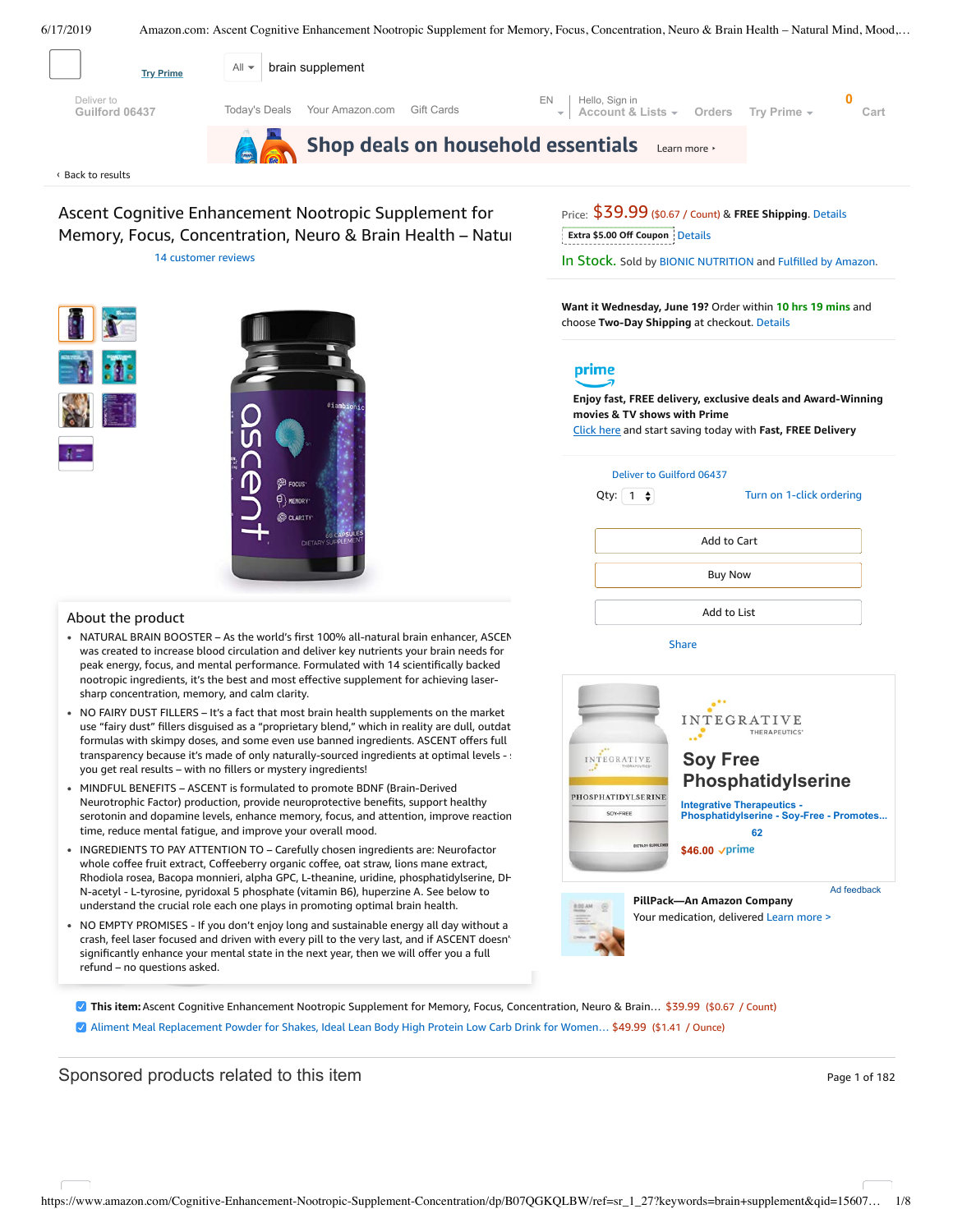

## What other items do customers buy after viewing this item?

|                                 | Genius Consciousness - Super Nootropic Brain Booster Supplement - Enhance Focus, Boost<br>Concentration & Improve Memory   Mind Enhancement with Alpha GPC & Lions Mane<br>Mushroom for Neuro Energy & IQ<br>2,072<br>\$37.99   |
|---------------------------------|---------------------------------------------------------------------------------------------------------------------------------------------------------------------------------------------------------------------------------|
| euriva<br>$rac{30}{\epsilon t}$ | Fast-Acting Brain Supplement - NEURIVA Plus (30Count in a Bottle), Plus B6, B12 & Folic Acid,<br>Supports 6 Indicators of Brain Performance: Focus, Memory, Learning, Accuracy, Concentration<br>& Reasoning<br>47<br>\$31.82   |
|                                 | Brain Supplement Nootropics Booster - Enhance Focus, Boost Concentration, Improve Memory<br>& Clarity For Men & Women, Ginkgo Biloba, DMAE, Mind Enhancement, IQ Neuro Energy,<br>Vitamin B12, Bacopa Monnieri<br>69<br>\$14.95 |
|                                 | Aliment Meal Replacement Powder for Shakes, Ideal Lean Body High Protein Low Carb Drink for<br>Women & Men, Keto Fuel Blend of Premium Coffee, Whey, Superfood Veggie Greens -<br>Chocolate<br>21<br>\$49.99                    |

## Special offers and product promotions

- [Clip this coupon](https://www.amazon.com/gp/coupon/c/AZGYZE88OK98) to save \$5 on this product when you buy from BIONIC NUTRITION. [Here's how](javascript:void(0)) (restrictions apply)
- BUY 2 AND GET 10% OFF BUY 3 AND GET 15% OFF BUY 4 AND GET 20% OFF. Offered by BIONIC NUTRITION. [Shop qualifying items](https://www.amazon.com/gp/promotion/A3FF49HBCNUE8L?ref_=sopp_psp_A3FF49HBCNUE8L)
- **[Your cost could be \\$0.00 instead of \\$39.99](https://www.amazon.com/gp/cobrandcard/marketing.html?pr=con321&inc=50gcUnrec&ts=1z56m6v2c6d0kdldptlf0n3d672vyh&dasin=B07QGKQLBW&plattr=math&place=detailpage&imp=65d19bc2-59eb-4a8f-b094-e95a588e0b9e)**! Get a **\$50 Amazon.com Gift Card** instantly upon approval for the **Amazon Rewards Visa Card** Apply now

## **Have a question?**

Find answers in product info, Q&As, reviews

## Product description

ASCENT Provides Cognitive Clarity and Brain Boosting Benefits Through Its 14 Scientifically-Backed Nootropic Ingredients! NEUROFACTOR WHOLE COFFEE FRUIT EXTRACT - Stimulates the production of BDNF. COFFEEBERRY ENERGY ORGANIC COFFEE – Unlike synthetically produced caffeine, it won't cause jitters, headaches or stomach aches. OAT STRAW – Has beneficial effects on cognitive markers and mental support, from reducing anxiety to managing stress. LIONS MANE EXTRACT – Has neuroprotective capabilities that increase brain's NGF levels. RHODIOLA ROSEA - Helps the body adapt to stress, improves concentration, and reduces mental fatigue. BACOPA MONNIERI EXTRACT - Enhances neurotransmitter activity to support healthy cognition and lowers anxiety. ALPHA GPC – Improves memory, mental energy levels, recall rate, and mood. L-THEANINE – Has calming effects, that when combined with the focus provided by the natural caffeine, it offers the ultimate Yin/Yang effect. URIDINE - Enhances cognitive function, helps maintain healthy inflammation, and improves mood. PHOSPHATIDYLSERINE – Maintains healthy brain cells, improves memory, mood, and slows age-related cognitive decline. DHA - An essential supplement for its neuroprotective benefits. N-ACETYL-L-TYROSINE – Produces brain chemicals responsible for mood, concentration, and stress management. PYRIDOXAL 5 PHOSPHATE – Active form of Vitamin B6 that requires no additional processing to deliver its benefits. HUPERZINE A - Supports memory function and overall mental well-being. Improve Your Brain Health and Mental State Naturally with ASCENT!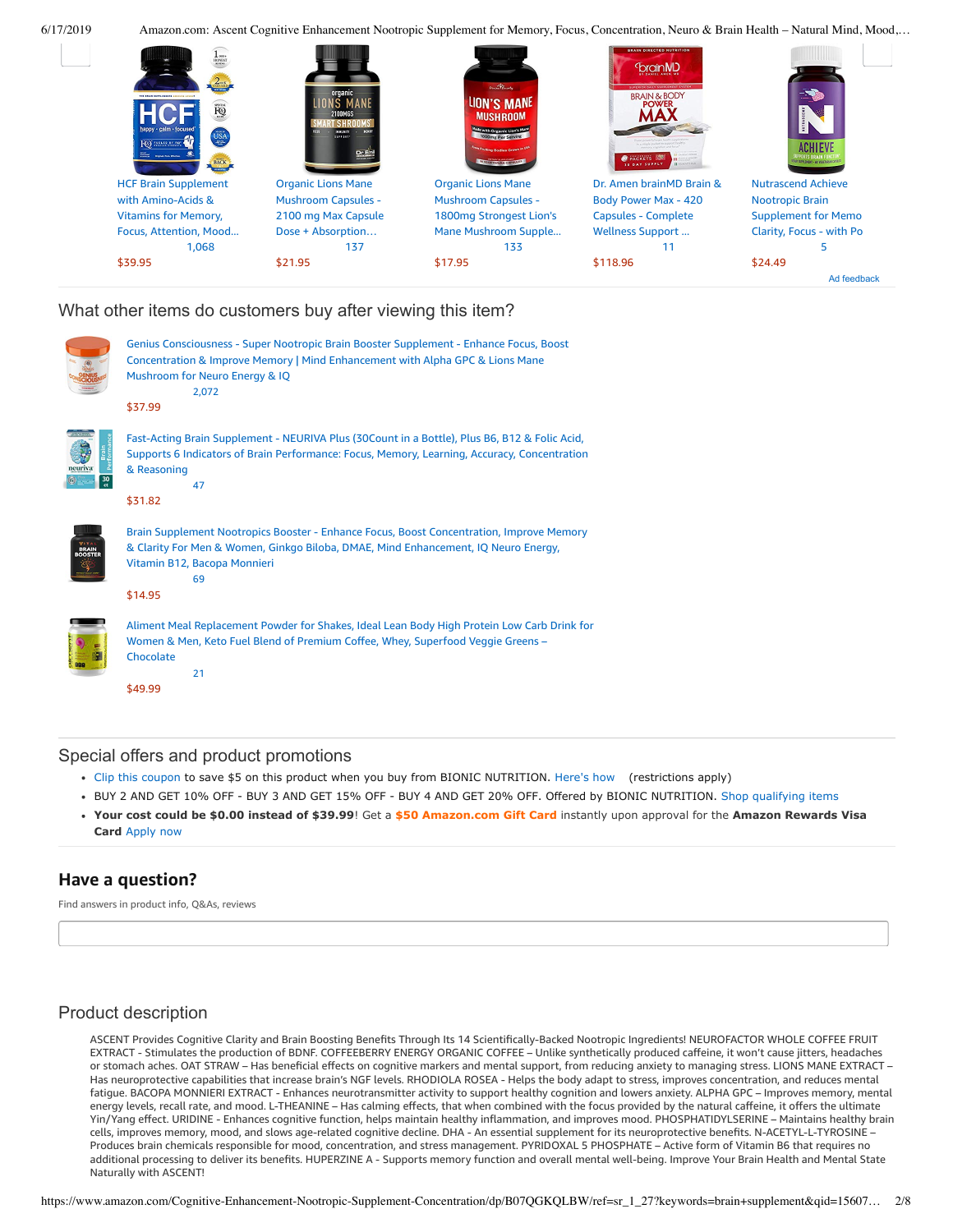#### Product details

**Shipping Weight:** 2.7 ounces [\(View shipping rates and policies\)](https://www.amazon.com/gp/help/seller/shipping.html/ref=dp_pd_shipping?ie=UTF8&asin=B07QGKQLBW&seller=ATVPDKIKX0DER)

**ASIN:** B07QGKQLBW

**Average Customer Review:** [14 customer reviews](https://www.amazon.com/product-reviews/B07QGKQLBW/ref=acr_dpproductdetail_text?ie=UTF8&showViewpoints=1)

**Amazon Best Sellers Rank:** #30,525 in Health & Household ([See Top 100 in Health & Household\)](https://www.amazon.com/gp/bestsellers/hpc/ref=pd_zg_ts_hpc)

#751 in [Blended Vitamin & Mineral Supplements](https://www.amazon.com/gp/bestsellers/hpc/3773931/ref=pd_zg_hrsr_hpc)

**Product Warranty:** For warranty information about this product, please [click here](https://www.amazon.com/gp/feature.html/ref=dp_warranty_request_3P?ie=UTF8&docId=1002406021)

Would you like to **tell us about a lower price**?

### Related Video Shorts (0) [Upload](https://www.amazon.com/creatorhub/video/upload?productASIN=B07QGKQLBW&referringURL=ZHAvQjA3UUdLUUxCVw%3D%3D&ref=RVSW) your video



### **Be the first video**

Your name here

### Important information

#### **Legal Disclaimer**

Statements regarding dietary supplements have not been evaluated by the FDA and are not intended to diagnose, treat, cure, or prevent any disease or health condition.

#### **Ingredients**

dha, uridine, l-theanine,oat straw,alpha-gpc,Phosphatidylserine,N-Acetyl L-tyrosine, Huperzine A, Coffeeberry® Energy, Neurofactor® Whole Coffee Fruit Extract, Lion's Mane Extract, Rhodiola Rosea, Bacopa Monnieri,Vitamin B6, Pyridoxine-5-Phosphate

## Compare with similar items

|                        | <b>C</b> FOCUS<br>$\Theta$ <i>MEMORY</i><br><b>Daw</b><br>This item Ascent Cognitive<br><b>Enhancement Nootropic</b><br>Supplement for Memory, Focus, | CLINICALLY PROVEN<br>ATURAL INGREDIENT<br>formance<br><b>Brain</b><br>$\overline{a}$<br>$\bullet$<br>neurwa<br>30<br><b>Original</b><br>ct<br><b>Fast-Acting Brain Support</b><br>Supplement - NEURIVA Original<br>(30 Count in a Bottle), Helps | ad se<br>Natural Stacks - CILTEP -<br><b>Mental Performance</b><br>Supplement - 60 Capsules - All           | VaturalCell*<br>NeuroA<br><b>Nootropic Supplement for</b><br>Focus, Memory Support, Mental<br><b>Clarity, Brain Booster - Includes</b>   |
|------------------------|-------------------------------------------------------------------------------------------------------------------------------------------------------|--------------------------------------------------------------------------------------------------------------------------------------------------------------------------------------------------------------------------------------------------|-------------------------------------------------------------------------------------------------------------|------------------------------------------------------------------------------------------------------------------------------------------|
|                        | Concentration, Neuro & Brain<br>Health - Natural Mind, Mood,<br>Attention Enhancer for Men &<br>Women - 60 Capsules                                   | <b>Support 5 Indicators of Brain</b><br>Performance: Focus, Memory,<br>Learning, Accuracy &<br>Concentration, with<br>Neurofactor                                                                                                                | <b>Natural Nootropic Supplement</b><br>- Boost Mental Performance -<br><b>Enhance Your Ability to Focus</b> | CDP Choline, Ashwagandha,<br>Coffee Fruit Extract - Increase<br><b>BDNF Levels, Brain Health &amp;</b><br><b>Function w/ NeuroActiv6</b> |
|                        | Add to Cart                                                                                                                                           | Add to Cart                                                                                                                                                                                                                                      | Add to Cart                                                                                                 | Add to Cart                                                                                                                              |
| <b>Customer Rating</b> | (14)                                                                                                                                                  | (29)                                                                                                                                                                                                                                             | (350)                                                                                                       | (108)                                                                                                                                    |
| <b>Price</b>           | \$3999                                                                                                                                                | \$2999                                                                                                                                                                                                                                           | \$4295                                                                                                      | \$4995                                                                                                                                   |
| <b>Shipping</b>        | FREE Shipping on orders over<br>\$25                                                                                                                  | FREE Shipping on orders over<br>\$25                                                                                                                                                                                                             | FREE Shipping on orders over<br>\$25                                                                        | FREE Shipping on orders over<br>\$25                                                                                                     |
| Sold By                | <b>BIONIC NUTRITION</b>                                                                                                                               | Pharmapacks                                                                                                                                                                                                                                      | <b>TheGroupDeal</b>                                                                                         | <b>NaturalCell Supplements</b>                                                                                                           |
| <b>Item Dimensions</b> |                                                                                                                                                       | 2 x 2.69 x 5.31 in                                                                                                                                                                                                                               | $4 \times 3.5 \times 3$ in                                                                                  | 3.66 x 3.66 x 3.3 in                                                                                                                     |

Sponsored products related to this item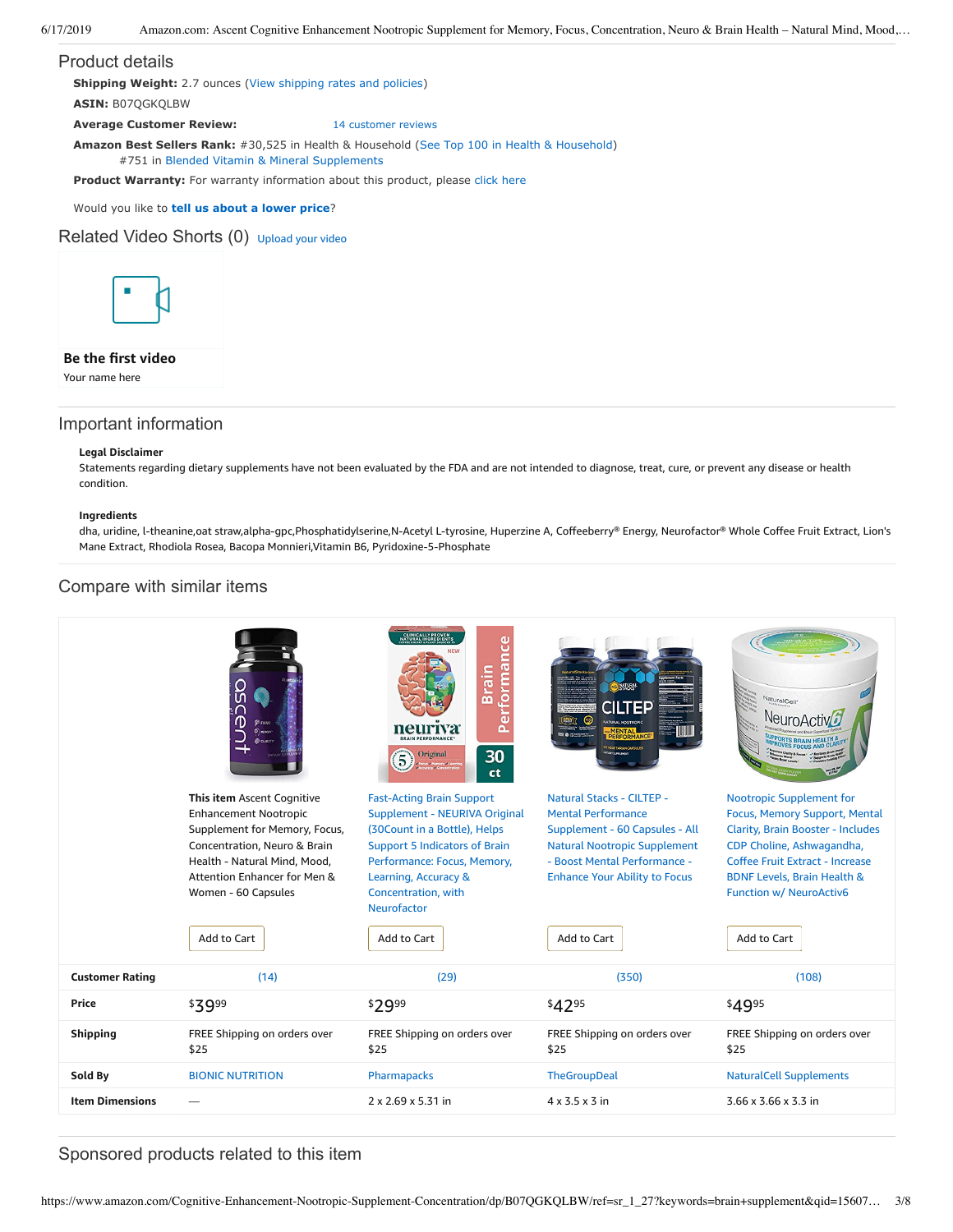



### Customer Questions & Answers

[See questions and answers](https://www.amazon.com/ask/questions/asin/B07QGKQLBW/ref=cm_cd_dp_lla_ql_ll)

## <span id="page-3-0"></span>**[14 customer](https://www.amazon.com/Cognitive-Enhancement-Nootropic-Supplement-Concentration/product-reviews/B07QGKQLBW/ref=cm_cr_dp_d_show_all_top?ie=UTF8&reviewerType=all_reviews) reviews**

#### 5.0 out of 5 [stars](javascript:void(0))

| 5 star<br>4 star | 100%<br>0% |
|------------------|------------|
| 3 star           | 0%         |
| 2 star           | 0%         |
| 1 star           | 0%         |

#### **Customer images**



See all customer images

**Showing 1-8 of 14 reviews**

#### **Review this product**

https://www.amazon.com/Cognitive-Enhancement-Nootropic-Supplement-Concentration/dp/B07QGKQLBW/ref=sr\_1\_27?keywords=brain+supplement&qid=15607… 4/8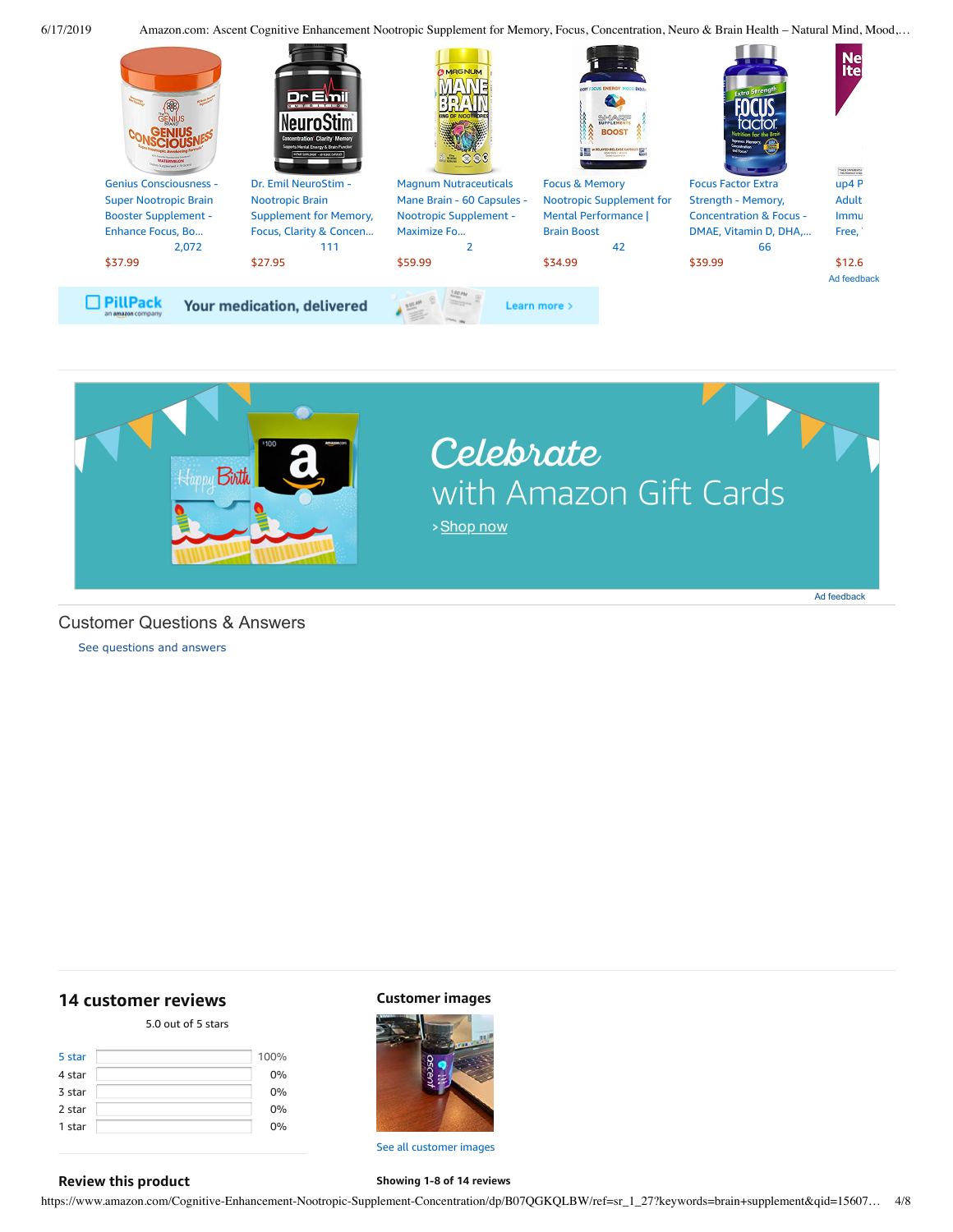

Ad feedback

**[love](https://www.amazon.com/gp/customer-reviews/R2MXEF82J96A09/ref=cm_cr_dp_d_rvw_ttl?ie=UTF8&ASIN=B07QGKQLBW) it!** Syuzanna Zatikyan

#### April 21, 2019 **Verified Purchase**

Top Reviews Top Reviews

with my nature I get destructed very easily and after using this product i'm noticeably more sharp, focused, alert during the day, since I started taking it. I plan to continue using the product on a daily basis. Very satisfied with the result.

#### 3 people found this helpful

| Helpful                  | Comment                   | Report abuse |
|--------------------------|---------------------------|--------------|
| Jake                     |                           |              |
|                          | Got rid of my mental fog! |              |
| May 30, 2019             |                           |              |
| <b>Verified Purchase</b> |                           |              |

This product is amazing especially with the shake! This is the second time I've bought them and it's made a huge difference in my recovery and overall energy. Even my cognitive function seems to be improving after having felt like I was in a fog for a while. I'd recommend it to anyone having tried most of the different brands on the market.

2 people found this helpful



#### **Verified Purchase**

I have been taking Ascent for about 3 weeks now. Highly recommended, start to notice considerable benefits at about day 3/4. Overall have seen improvement in mood, motivation, and energy or ability to handle stress. I work in consulting and travel often for work, this product has been a great addition to my self care regiment!

2 people found this helpful



I am completely blown away with how well this product has worked for me. I can say that there is a massive and very noticeable difference not only in my ability to focus; but my ability to retain information, think critically, as well as my motivation to start and complete tasks. I am so grateful for this product. Highly recommended!

One person found this helpful



Fernando

#### **This product has the best [ingredient](https://www.amazon.com/gp/customer-reviews/R32XWPCPPXZ0MX/ref=cm_cr_dp_d_rvw_ttl?ie=UTF8&ASIN=B07QGKQLBW) list out of any nootropic I've tried**

May 28, 2019 **Verified Purchase Early Reviewer Rewards** ([What's](https://www.amazon.com/earlyreviewerprogram?ie=UTF8) this?)

I have tried my fair share of nootropics and brain enhancers , some with more luck then others however after 2 weeks of using Ascent, i can honestly say that this is where this product outshines the rest. I have never felt this amount of focus and clarity and overall well being without any jitters or crash. For reference Ive tried Genius Joy, AlphaBrain , Neuro-Peak and a few others and none of onsets felt as natural as this thing. Its the best nootropic I've tried to date. Give it a shot.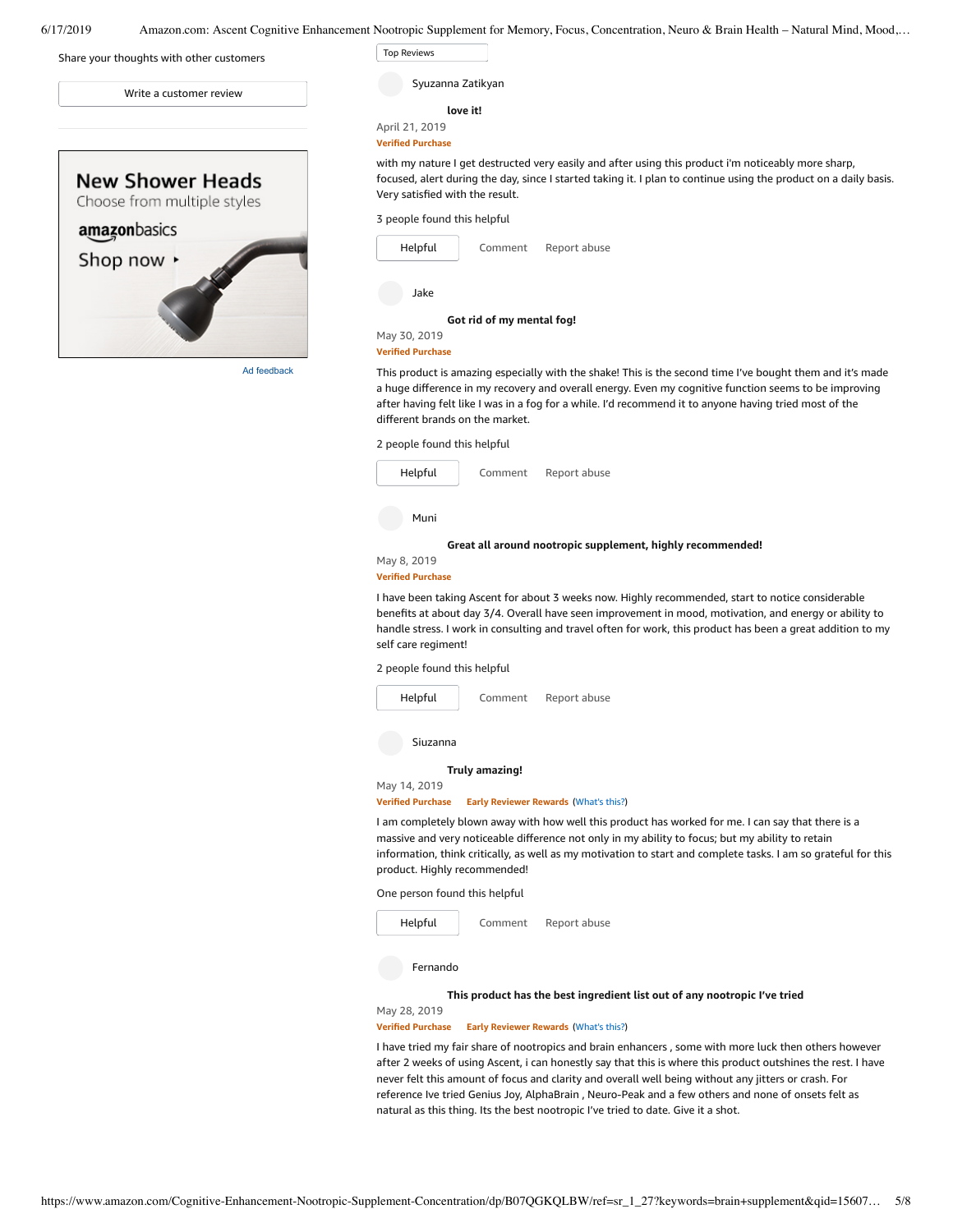| Helpful<br>Report abuse<br>Comment                                                                                                                                                                 |
|----------------------------------------------------------------------------------------------------------------------------------------------------------------------------------------------------|
| Amazon Customer                                                                                                                                                                                    |
| It really works                                                                                                                                                                                    |
| April 16, 2019<br><b>Verified Purchase</b>                                                                                                                                                         |
| Great product!!! I'm impressed with these supplements. It works as it advertised.                                                                                                                  |
| 2 people found this helpful                                                                                                                                                                        |
| Helpful<br>Comment<br>Report abuse                                                                                                                                                                 |
| Jared                                                                                                                                                                                              |
| Take first thing in the morning with food if you want                                                                                                                                              |
| May 16, 2019<br><b>Verified Purchase</b>                                                                                                                                                           |
| I am more focused, can concentrate longer on projects. I was a distraction nightmare behind a computer<br>screen until I started taking Ascent cognitive enhancement you will not be disappointed. |
| One person found this helpful                                                                                                                                                                      |
| Helpful<br>Comment<br>Report abuse                                                                                                                                                                 |
| Ana                                                                                                                                                                                                |
| <b>Quality product</b>                                                                                                                                                                             |
| May 24, 2019<br><b>Verified Purchase</b>                                                                                                                                                           |
| Excellent supplements! Works very well! Definitely recommend.                                                                                                                                      |
| One person found this helpful                                                                                                                                                                      |
| Helpful<br>Report abuse<br>Comment                                                                                                                                                                 |
| See all 14 reviews                                                                                                                                                                                 |
| Write a customer review                                                                                                                                                                            |

## Set up an Amazon Giveaway



Amazon Giveaway allows you to run promotional giveaways in order to create buzz, reward your audience, and attract new followers and customers. Learn more about Amazon [Giveaway](https://www.amazon.com/gp/giveaway/home?ref=aga_dp_lm)

**This item:** Ascent Cognitive Enhancement Nootropic Supplement for Memory, Focus, Concentration, Neuro & Brain Health - Natural Mind, Mood, Attention Enhancer for Men & Women - 60 Capsules

Set up a [giveaway](https://www.amazon.com/giveaway/host/setup/ref=aga_h_su_dp?_encoding=UTF8&asin=B07QGKQLBW)

Customers who viewed this item also viewed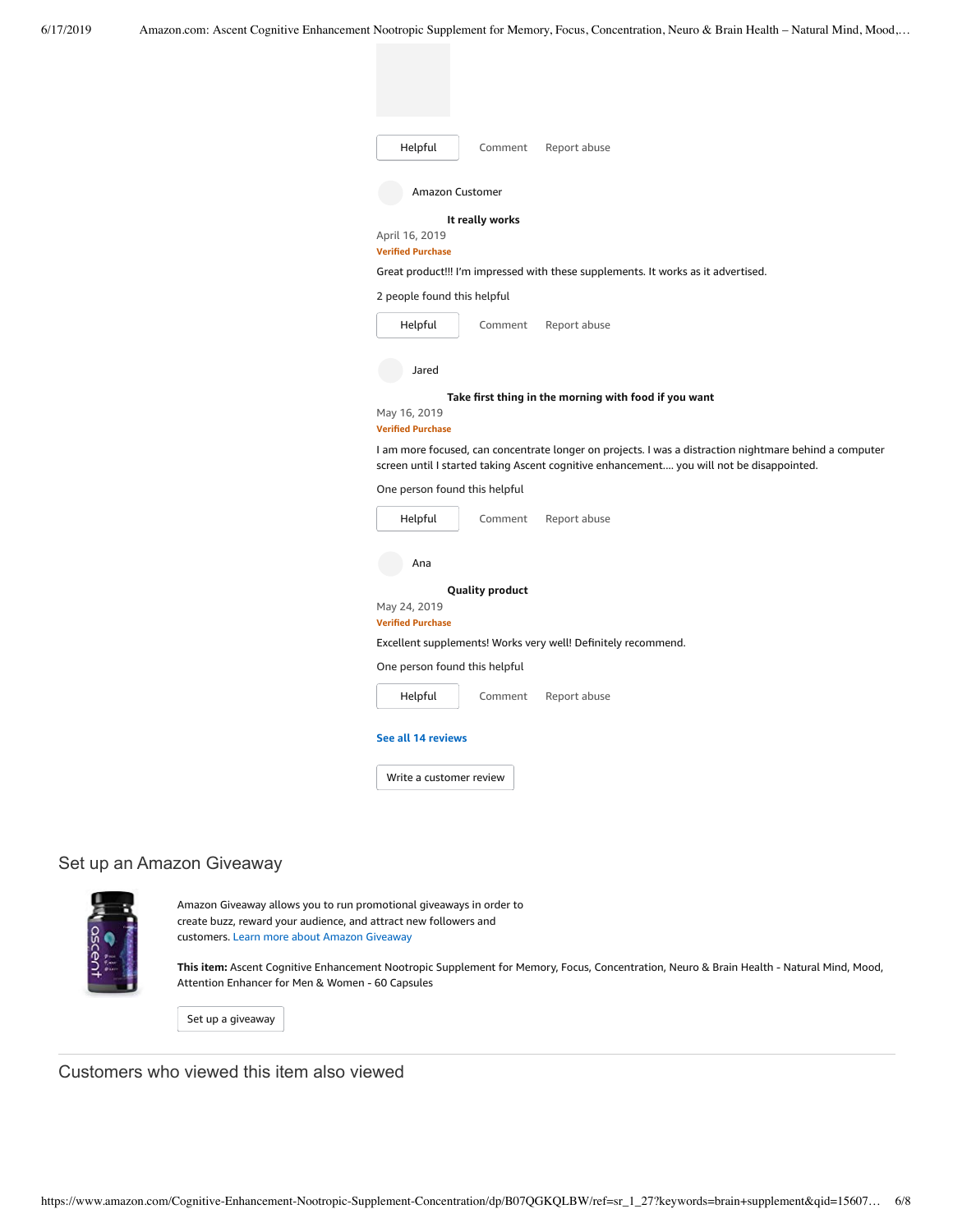

Ad feedback

Disclaimer: While we work to ensure that product information is correct, on occasion manufacturers may alter their ingredient lists. Actual product packaging and materials may contain more and/or different information than that shown on our Web site. We recommend that you do not solely rely on the information presented and that you always read labels, warnings, and directions before using or consuming a product. For additional information about a product, please contact the manufacturer. Content on this site is for reference purposes and is not intended to substitute for advice given by a physician, pharmacist, or other licensed health-care professional. You should not use this information as self-diagnosis or for treating a health problem or disease. Contact your health-care provider immediately if you suspect that you have a medical problem. Information and statements regarding dietary supplements have not been evaluated by the Food and Drug Administration and are not intended to diagnose, treat, cure, or prevent any disease or health condition. Amazon.com assumes no liability for inaccuracies or misstatements about products.

[Back to top](#page-0-0)

| <b>Get to Know Us</b>             |
|-----------------------------------|
| Careers                           |
| Blog                              |
| About Amazon                      |
| Press Center                      |
| Investor Relations                |
| Amazon Devices                    |
| Tour an Amazon Fulfillment Center |
|                                   |

**Make Money with Us** [Sell on Amazon](https://www.amazon.com/gp/redirect.html?_encoding=UTF8&location=https%3A%2F%2Fservices.amazon.com%2Fcontent%2Fsell-on-amazon.htm%2Fref%3Dfooter_soa%3Fld%3DAZFSSOA%26ref_%3Dfooter_soa&source=standards&token=1CC2E60AAEEFD9613C04037E8F5AFD0F4D90DC5B) [Sell Under Private Brands](https://www.amazon.com/l/ref=map_1_b2b_GW_FT?node=17882322011) [Sell on Amazon Handmade](https://www.amazon.com/gp/redirect.html?_encoding=UTF8&location=https%3A%2F%2Fservices.amazon.com%2Fhandmade%2Fhandmade.html%3Fld%3DAZUSHNDFooter%26ref_%3Dfooter_soa&source=standards&token=3B063664DF1F3D449986FD6D04FA7404D76C339B) [Sell Your Services on Amazon](https://www.amazon.com/gp/redirect.html?_encoding=UTF8&location=https%3A%2F%2Fservices.amazon.com%2Fselling-services%2Fbenefits.htm%3Fld%3DAZUSVAS-globalfooter%26ref_%3Dfooter_sell_svcs&source=standards&token=E93858F0E946F93FEAC7F36EFB8E10F5C54CDBFC) [Sell on Amazon Business](https://services.amazon.com/amazon-business.html?ld=usb2bunifooter) [Sell Your Apps on Amazon](https://developer.amazon.com/) [Become an Affiliate](https://affiliate-program.amazon.com/) [Advertise Your Products](https://advertising.amazon.com/?ref=ext_amzn_ftr) Self-Publish with Us **›** [See More](https://www.amazon.com/b/?_encoding=UTF8&ld=AZUSSOA-seemore&node=18190131011&ref_=footer_seemore)

**Amazon Payment Products** [Amazon Rewards Visa Signature Cards](https://www.amazon.com/iss/credit/rewardscardmember?_encoding=UTF8&plattr=CBFOOT&ref_=footer_cbcc) [Amazon.com Store Card](https://www.amazon.com/iss/credit/storecardmember?_encoding=UTF8&plattr=PLCCFOOT&ref_=footer_plcc) [Amazon Business Card](https://www.amazon.com/dp/B07984JN3L?_encoding=UTF8&ie=UTF-8&plattr=ACOMFO) [Amazon.com Corporate Credit Line](https://www.amazon.com/dp/B07CBJQS16?_encoding=UTF8&ie=UTF-8&place=camp&plattr=CCLFOOT&pr=ibprox&ref_=footer_ccl) [Shop with Points](https://www.amazon.com/b?ie=UTF8&node=16218619011&ref_=footer_swp) [Credit Card Marketplace](https://www.amazon.com/compare-credit-card-offers/b?ie=UTF8&node=3561432011&ref_=footer_ccmp) [Reload Your Balance](https://www.amazon.com/Reload-Your-Gift-Card-Balance/b?ie=UTF8&node=10232440011&ref_=footer_reload_us) [Amazon Currency Converter](https://www.amazon.com/Currency-Converter/b?ie=UTF8&node=388305011&ref_=footer_tfx)

**Let Us Help You** [Your Account](https://www.amazon.com/gp/css/homepage.html?ie=UTF8&ref_=footer_ya) [Your Orders](https://www.amazon.com/gp/css/order-history?ie=UTF8&ref_=footer_yo) [Shipping Rates & Policies](https://www.amazon.com/gp/help/customer/display.html?ie=UTF8&nodeId=468520&ref_=footer_shiprates) [Amazon Prime](https://www.amazon.com/gp/prime?ie=UTF8&ref_=footer_prime) [Returns & Replacements](https://www.amazon.com/gp/css/returns/homepage.html?ie=UTF8&ref_=footer_hy_f_4) [Manage Your Content and Devices](https://www.amazon.com/gp/digital/fiona/manage?ie=UTF8&ref_=footer_myk) [Amazon Assistant](https://www.amazon.com/gp/BIT/ref=footer_bit_v2_us_A0029?bitCampaignCode=A0029) [Help](https://www.amazon.com/gp/help/customer/display.html?ie=UTF8&nodeId=508510&ref_=footer_gw_m_b_he)

[English](https://www.amazon.com/gp/customer-preferences/select-language/ref=footer_lang?ie=UTF8&preferencesReturnUrl=%2FCognitive-Enhancement-Nootropic-Supplement-Concentration%2Fdp%2FB07QGKQLBW%2Fref%3Dsr_1_27%3Fkeywords%3Dbrain%2Bsupplement%26qid%3D1560775425%26s%3Dgateway%26sr%3D8-27) | [United States](https://www.amazon.com/gp/navigation-country/select-country/ref=?ie=UTF8&preferencesReturnUrl=%2FCognitive-Enhancement-Nootropic-Supplement-Concentration%2Fdp%2FB07QGKQLBW%2Fref%3Dsr_1_27%3Fkeywords%3Dbrain%2Bsupplement%26qid%3D1560775425%26s%3Dgateway%26sr%3D8-27)

[Amazon Music](https://music.amazon.com/?ref=dm_aff_amz_com) Stream millions of songs

> Sell on Amazon [Start a Selling Account](https://www.amazon.com/gp/redirect.html?_encoding=UTF8&location=https%3A%2F%2Fservices.amazon.com%2Fcontent%2Fsell-on-amazon.htm%3Fld%3DAZUSSOA-footer-aff%26ref%3Dfooter_sell&source=standards&token=9C20DC45C16BB27C88A9F9FF2131288939F17ADB)

[Amazon Restaurants](https://primenow.amazon.com/restaurants?ref_=amzrst_nav_footer) Food delivery from local restaurants

[DPReview](https://www.dpreview.com/) Digital **Photography** 

Prime Now [FREE 2hour Delivery](https://primenow.amazon.com/?ref=HOUD12C322_0_GlobalFooter) on Everyday Items

Zappo Shoes & Clothing

[Amazon Advertising](https://advertising.amazon.com/?ref=footer_advtsing_amzn_com) Find, attract, and engage customers [Amazon Business](https://www.amazon.com/business?_encoding=UTF8&ref_=footer_retail_b2b)

Everything For Your Business

East Dane

[Amazon Web Services](https://aws.amazon.com/what-is-cloud-computing/?sc_channel=EL&sc_campaign=amazonfooter) Scalable Cloud Computing Services [Audible](https://www.audible.com/) Listen to Books & Original Audio Performances

[Amazon Drive](https://www.amazon.com/STRING-subnav_primephotos_amazondrive/b?ie=UTF8&node=15547130011&ref_=us_footer_drive) Cloud storage from Amazon

AmazonFresh Groceries & More [Right To Your Door](https://www.amazon.com/AmazonFresh/b?ie=UTF8&node=10329849011&ref_=footer_aff_fresh)

Fabric [Sewing, Quilting](https://www.fabric.com/) & Knitting

[Prime Video Direct](https://videodirect.amazon.com/home/landing) Video Distribution Made Easy

eero WiFi [Stream 4K Video](https://eero.com/) in Every Room

[Designer Men's](https://www.eastdane.com/welcome) Fashion

Amazon Photos [Unlimited Photo Storage](https://www.amazon.com/STRING-subnav-prime-photos/b?ie=UTF8&node=13234696011&ref_=gno_p_foot) Free With Prime

Ring Smart Home [Security Systems](https://ring.com/) 6<sub>pm</sub> Score deals [on fashion brands](https://www.6pm.com/) [AmazonGlobal](https://www.amazon.com/International-Shipping-Direct/b?ie=UTF8&node=230659011&ref_=footer_amazonglobal)

Ship Orders Internationally

[Book Depository](https://www.bookdepository.com/) Books With Free Delivery Worldwide

Goodreads Book reviews [& recommendations](https://www.goodreads.com/)

Shopbop **Designer** [Fashion Brands](https://www.shopbop.com/welcome)

Neighbors App Real-Time Crime & Safety Alerts AbeBooks Books, art [& collectibles](https://www.abebooks.com/)

Handpicked Pros [Happiness Guarantee](https://www.amazon.com/services?_encoding=UTF8&ref_=footer_services)

IMDb Movies, TV

> [Amazon Warehouse](https://www.amazon.com/Warehouse-Deals/b?ie=UTF8&node=10158976011&ref_=footer_wrhsdls) Great Deals on

[Subscribe with Amazon](https://www.amazon.com/b?ie=UTF8&node=14498690011&ref_=amzn_nav_ftr_swa) Discover & try

ACX [Audiobook Publishing](https://www.acx.com/) Made Easy

[Actionable Analytics](https://www.alexa.com/) for the Web

[Amazon Rapids](https://rapids.amazon.com/?ref=rapids_acq_gatewayfooter) Fun stories for kids on the go

Alexa

CreateSpace [Indie Print Publishing](https://www.createspace.com/) Made Easy

[Kindle Direct Publishing](https://kdp.amazon.com/) Indie Digital Publishing Made Easy

Woot! Deals and [Shenanigans](https://www.woot.com/)

[Amazon Renewed](https://www.amazon.com/Certified-Refurbished/b?ie=UTF8&node=12653393011&ref_=footer_usrenew) Refurbished products

[Amazon Second Chance](https://www.amazon.com/amazonsecondchance?_encoding=UTF8&ref_=footer_asc)

https://www.amazon.com/Cognitive-Enhancement-Nootropic-Supplement-Concentration/dp/B07QGKQLBW/ref=sr\_1\_27?keywords=brain+supplement&qid=15607… 7/8

Home Services

[Box Office Mojo](https://www.boxofficemojo.com/?ref_=amzn_nav_ftr) Find Movie Box Office Data

[& Celebrities](https://www.imdb.com/)

Quality Used Products

[Amazon Inspire](https://www.amazoninspire.com/?ref=amazon_footer) Digital Educational Resources

[ComiXology](https://www.comixology.com/) Thousands of

IMDbPro [Get Info Entertainment](https://pro.imdb.com/?ref_=amzn_nav_ftr) Professionals Need

> PillPack [Pharmacy Simplified](https://www.pillpack.com/)

[Whole Foods Market](https://www.wholefoodsmarket.com/) America's Healthiest Grocery Store

with a warranty

Digital Comics

subscription services